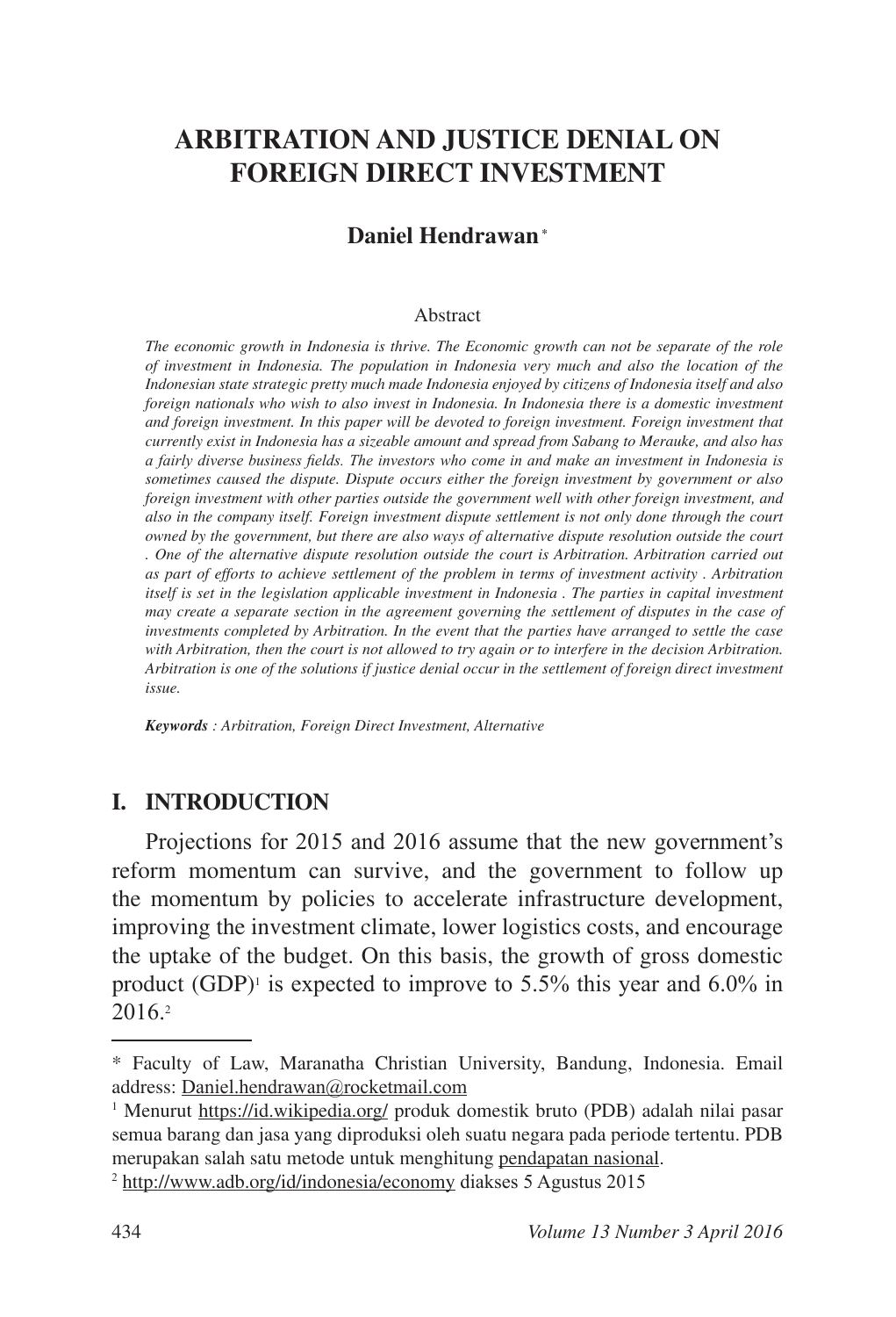Indonesia's economy as measured by the amount of the Gross Domestic Product (GDP) at current prices the first quarter of 2015 to reach  $Rp2.724,7$  trillion and at constant prices of  $2010$  reached  $Rp2.157.5$  trillion. Indonesian economy first quarter of 2015 to the first quarter of 2014 grew 4.71 percent (y-on-y) slowed down compared to the same period in 2014 by 5.14 percent. In terms of production, the highest growth by Business Sector Information and Communications by 10.53 percent. Components of the Expenditures by Household Consumption Expenditure which grew 5.01 percent.

Indonesian economy first quarter of 2015 against the previous quarter fell by 0.18 percent (q-to-q). From the production side, growth is characterized by seasonal factors in the Industrial Agriculture, Forestry, and Fisheries, which grew 14.63 percent. In terms of spending more due to the investment performance (minus 4.72 percent) and exports (minus  $5.98$  percent).<sup>3</sup>

This increased revenue is not far away is the role of economic activity that is very good in 2015, although economic activity slowed taken into account but economic activity remains said to be good because it is still positive economic growth figures. Economic activities one of which is the presence of capital investment. Indonesia has also a variety of natural resources also serve as a lure to be investment in Indonesia. Capital investment is divided into two, namely investment in domestic and foreign investment. Foreign investment has enormous appeal.

Head of the Investment Coordinating Board (BKPM) Sibarani Franky said, Indonesia has appeal and charm in the eyes of foreign investors despite the economic growth of only 4.7% in the first quarter  $\ell$ 2015. He said that, in the eyes of foreign investors are now seen to have great potential when the ASEAN Economic Community (AEC) was adopted because it supported a large population. Potential residents of Indonesia, he explained, for investors it is interesting to employment when they invest in Indonesia. In addition, Frank added, the country is also bidding to become the industrial base ASEAN market share of  $40\%$  and  $60\%$  of the nine other countries. While in terms of politics and security, according to him, Indonesia could be said to be stable

<sup>&</sup>lt;sup>3</sup> http://www.bps.go.id/brs/view/id/1143 diakses 5 agustus 2015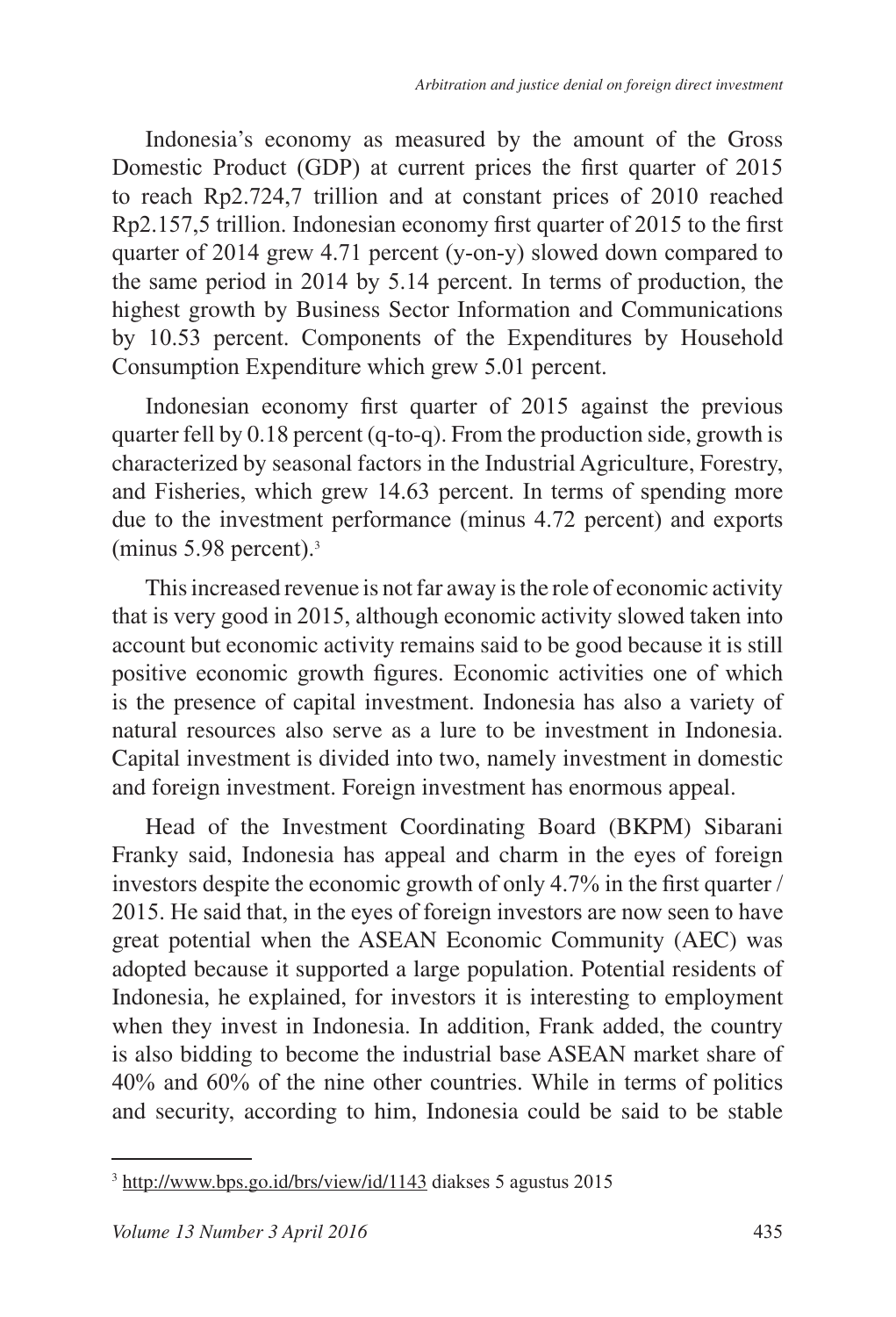compared to other countries plus a large market share. <sup>4</sup>

Foreign investment can provide substantial profits to the national economy, for example: creating jobs for the residents of the host so as to improve the income and living standards, creating opportunities in collaboration with local companies so that they can share the benefits, increase exports thus increasing foreign exchange reserves and produce transfer of technology.

It is interesting to study, because the wisdom of foreign capital is to increase the potential for export and import substitution, so that occurs the transfer of technology and knowledge transfer that can accelerate the pace of Indonesia's development, creating jobs and employment, can create demand for domestic products as raw materials, can increase the state income tax sector, can increase capital accumulation, giving birth to new experts, improving the quality of human resources and increase knowledge and open access to global markets. Seen from this perspective it appears that the presence of foreign investors is quite a role in the economic development of a country.

Some countries that have an interest in attracting investors such as China, Vietnam, India and several ASEAN countries (Malaysia, Thailand and the Philippines) and the countries of Latin America also has many advantages, even beyond Indonesia, as labor is cheaper in India, Vietnam and the PRC. -Mainstay was further weakened due to the fact that world markets become more open and more advanced international trade negotiations and incessant efforts to repeal various protection systems.<sup>7</sup>

## **II. FOREIGN DIRECT INVESTMENT**

In the era of trade liberalization characterized by mega competition, investors are increasingly flexible in investing. For the capital recipient

<sup>&</sup>lt;sup>4</sup>http://ekbis.sindonews.com/read/1022347/34/alasan-investor-asing-terpesonainvestasi-di-indonesia-1436508905

<sup>&</sup>lt;sup>5</sup> Suparji, Penanaman Modal Asing Di Indonesia Insentif Versus Pembatasan (Jakarta: Universitas Al-Azhar, 2008), p. 1.

*Ibid*.

<sup>7</sup> Hilman Panjaitan dan Anner Mangatur Sianipar, Hukum Penanaman Modal Asing (Jakarta: CV. INDHILL CO, 2008), p. 17.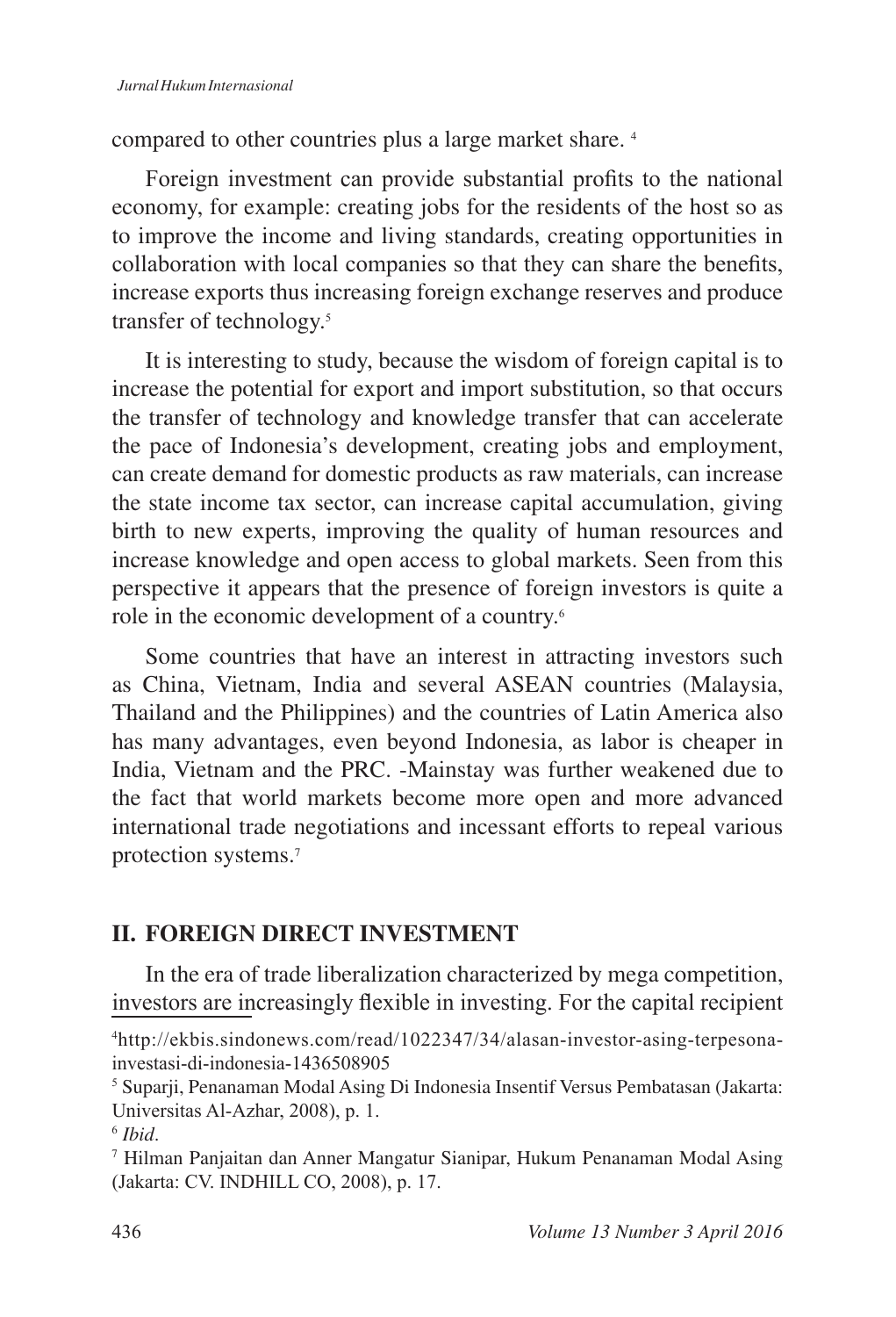must prepare a variety of means to attract investors. As is known, in the seventies, motivated foreign investors to invest in various areas is to obtain natural resources and produce from a cheaper location. However, in the era of the eighties, motivation relocation becomes more important. This is because, due to the higher production costs. More important is the transnational corporations have globalized, so they started creating a network of production between different locations based on natural resources and labor as well as technological capabilities, production processes that can be shared between locations different. Production network is formed, generally the final product is exported to other countries. The pattern has created a link between trade and investment in the various regions and the demands of the integration process that is driven by market demands.<sup>8</sup>

National law in order to always be able to adjust the development of the situation, then he should open up, receive elements from outside that can facilitate national development that is being done by this nation. Thus, if you want to compete with other countries in the capture potential investors, the provisions relating to investment should be adapted to the present conditions. As noted by the research team of National Legal Development Agency :<sup>9</sup>

*"Efforts to create a conducive investment climate is becoming increasingly necessary to remember that in order to attract investment, Indonesia is faced with the challenge of an increasingly large and complex, and increasingly keen competition both among developing and developed countries, especially in attracting foreign capital. Increased capital investment can be done through increasing active role of public investment, business opportunities widely open. Indonesia's participation in various forums bilateral, regional and multilateral on the basis of national interests lead to consequences that must be faced and adhered to. "*

Indonesia is a country that is building and for it to carry out the construction required the investment of capital or huge. Investment activities in Indonesia started in 1967 with the issuance of Act 1 of 1967 on Foreign Direct Investment (FDI) JO Law No. 11 Year 1970

<sup>&</sup>lt;sup>8</sup> Sentosa Sembiring, Hukum Investasi (Bandung: Nuansa Aulia, 2010), p. 59.

<sup>9</sup> Badan Pembinaan Hukum Nasional (BPHN) Departemen Kehakiman dan HAM RI, Perumusan Harmonisasi Hukum Bidang Penanaman Modal (Jakarta: Juli 2003), p. 66-67.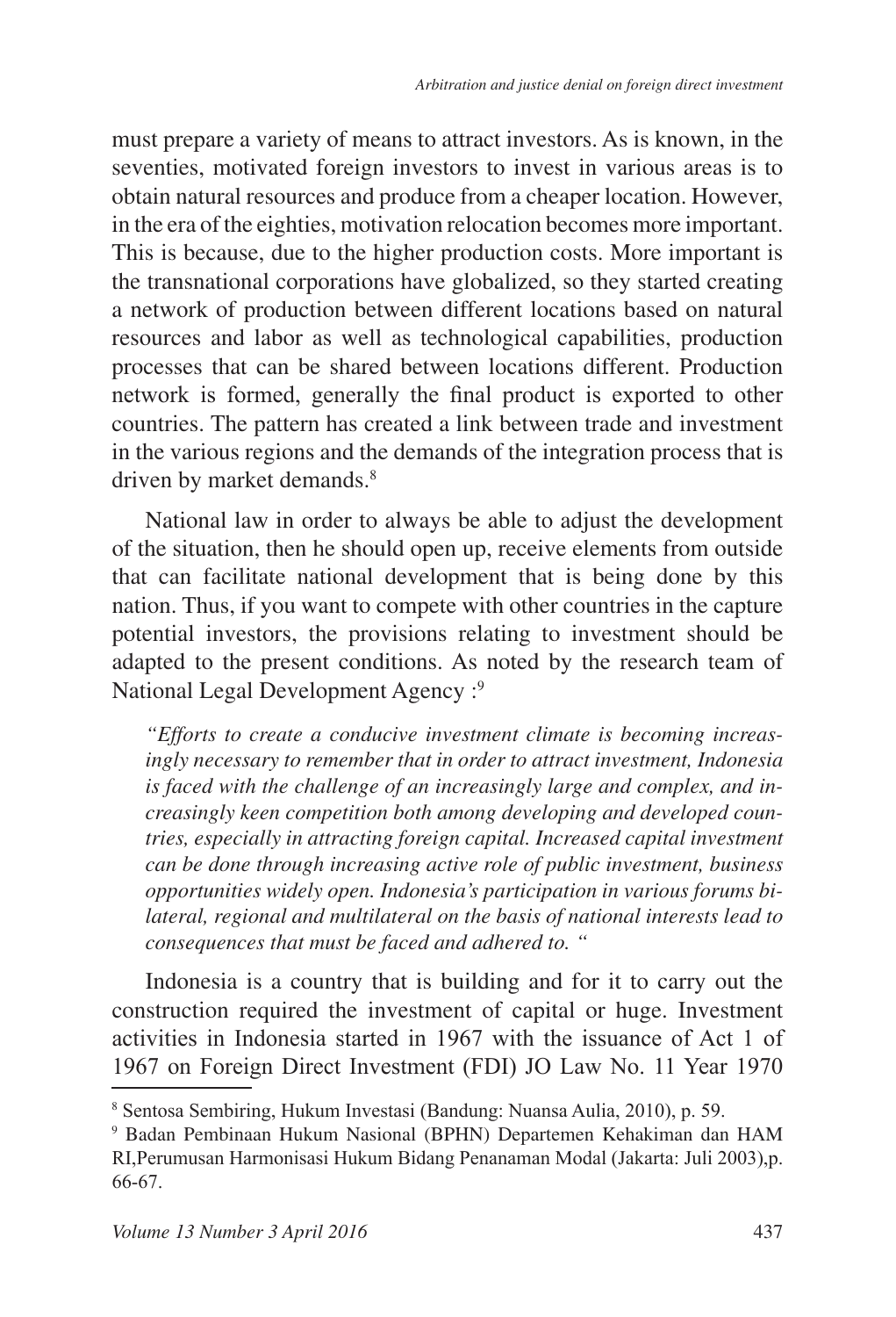on changes and additions to Law No. 1 of 1967 concerning Foreign Investment and the Law 6 of 1968 concerning domestic investment. One of the possibilities for economic growth of a country is the influx of foreign capital, particularly investment both domestic and foreign capital. With the entry of foreign capital and domestic capital in investment has accelerated modernization in Indonesia.<sup>10</sup>

Indonesia's membership in the World Trade Organization (WTO) has led to the reform law by issuing the Indonesian Investment Law Number 25 Year 2007 regarding Investment to replace Law No. 1 of 1967. With the enactment of the new legislation is expected to provide legal certainty (legal certainty) to attract more foreign capital. In addition, factors opportunity economy (economic benefits) and political stability (political stability) is also crucial in bringing foreign capital into the country.<sup>11</sup>

In macro-economic literature, foreign investment can be done in the form, ie portfolio investment and direct investment or foreign direct investment (FDI). Portfolio investment is done through capital market instruments securities such as stocks and bonds, while direct investment, known as foreign investment (PMA) is a form of investment by building, buying or acquiring company's total.<sup>12</sup>

The entry of foreign companies in investment activity in Indonesia is intended as a complement to fill the business sectors and industries that have not been fully implemented by the national private sector, both for reasons of technology, management, and capital reasons. Foreign capital is also expected to directly or indirectly can be more stimulating and exciting business climate or life, and can be used as an attempt to penetrate the international marketing network through the network they have. Furthermore, direct foreign investment is expected to accelerate

<sup>10</sup> http://www.google.com/url?sa=t&rct=j&q=&esrc=s&source=web&cd=3&cad=rj a&uact=8&ved=0CCgQFjACahUKEwihlZib6dzHAhVCi5QKHXEwCF0&url=http %3A%2F%2Frepo.unsrat.ac.id%2F397%2F1%2FTANGGUNG JAWAB INVES-TOR\_DALAM\_PENANAMAN\_MODAL\_DI\_INDONESIA.pdf&usg=AFQjCNEj ysrdF5xSSqAwa7fWKDr6K9f6AQ&sig2=-cV8osa1scqatmBgUSz6dw  $11$  Suparji, Op. Cit., p. 5.

<sup>&</sup>lt;sup>12</sup> Gunarto Suhardi, Beberapa Elemen Penting dalam Hukum Perdagangan Internasional (Yogyakarta: Universitas Atmajaya, 2004) p. 45.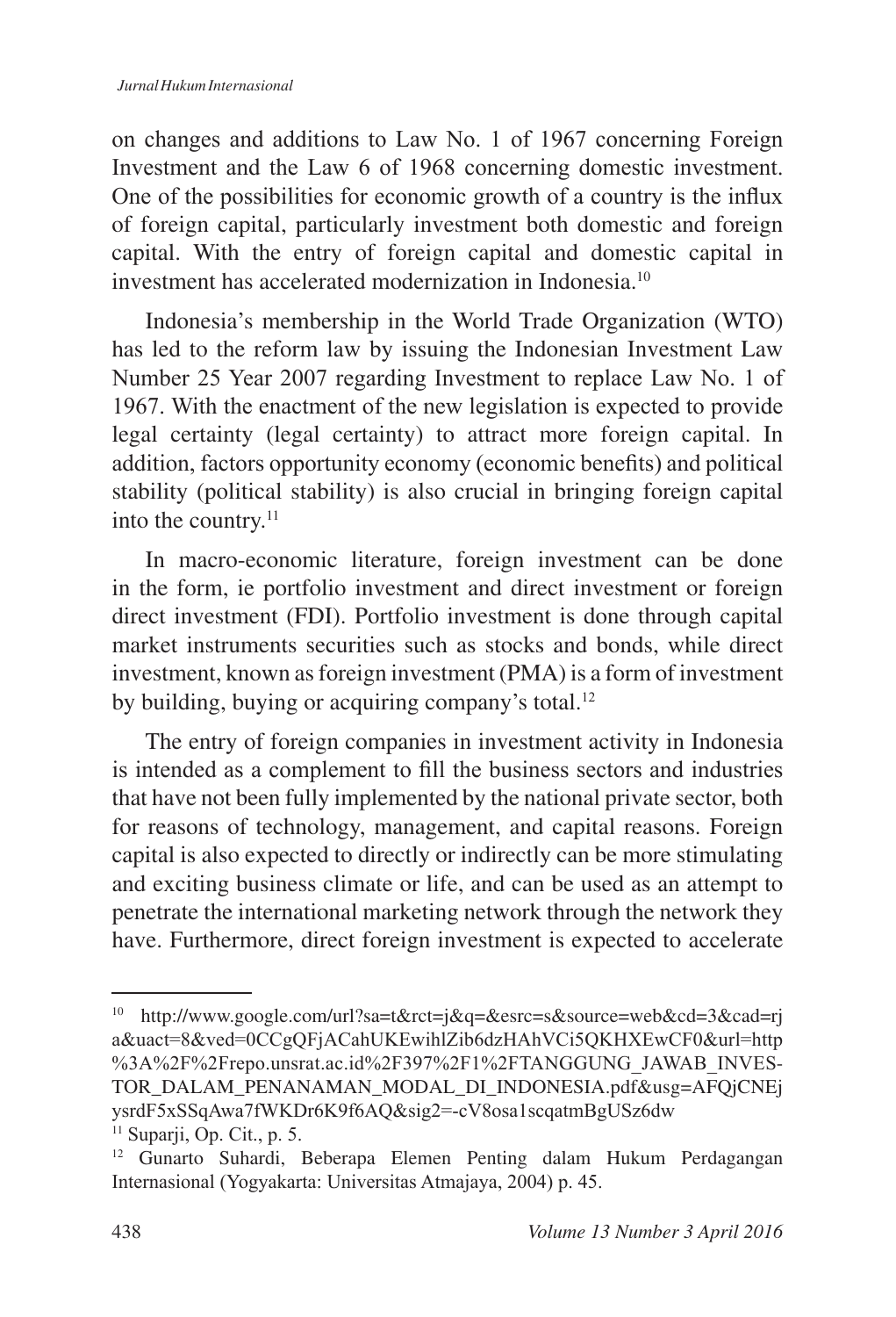the process of economic development of Indonesia.<sup>13</sup>

Investment both domestic investment and foreign investment in Indonesia listed in Law No. 25 of 2007 on Investment (hereinafter referred to as the Capital Market Law). In this Act referred to the Foreign Investment is investment activity to conduct business in the territory of the Republic of Indonesia, made by a foreign investor, either using foreign capital and joint venture with domestic investors.

Investment types distinguished by direct investment and portfolio investment. Foreign direct investment is usually considered another form of transfer of capital carried out by the company of people in a country in economic activity of other countries that involve some form of participation in the field of venture capital they invest. Direct investment means the company from an investor country de facto and de jure supervise the asset are grown in the state capital by investing storage.<sup>14</sup>

Compared with portfolio investment, Foreign Direct Investment (FDI) has advantages such as more permanent (long-term), much to contribute to the transfer of technology, transfer of management skills, create new jobs. Employment is very important for developing countries given the limited ability of the government to the provision of employment, while in the investment portfolio, the funds go to the company that issued the securities (issuer), not necessarily create new  $i$ obs. $15$ 

According Nindyo Pramono that direct investment investor management control, is usually carried out by transnational corporations and the long period of time because it involves goods. Direct investment capital is more interested in the big and the market growth rate, labor and production costs as well as infrastructure. While on the investment portfolio, the investor only provide financial capital and is not involved in management. Investors are institutional investors, short-term and easily liquidated by selling shares purchased.

<sup>&</sup>lt;sup>13</sup> Dirdjosisworo Soedjono, Hukum Perusahaan Mengenai Penanaman Modal di Indonesia (Jakarta: CV. Mandar Maju, 1999), p. 23.

<sup>&</sup>lt;sup>14</sup> Suratman, Hukum Investasi dan Pasar Modal (Jakarta: Sinar Grafika, 2009), p. 4.

<sup>&</sup>lt;sup>15</sup> Dirdjosisworo Soedjono, Op. Cit., p. 25

<sup>&</sup>lt;sup>16</sup> Hartono, Sri Redjeki, Hukum Ekonomi Indonesia, cetakan Pertama, (Malang: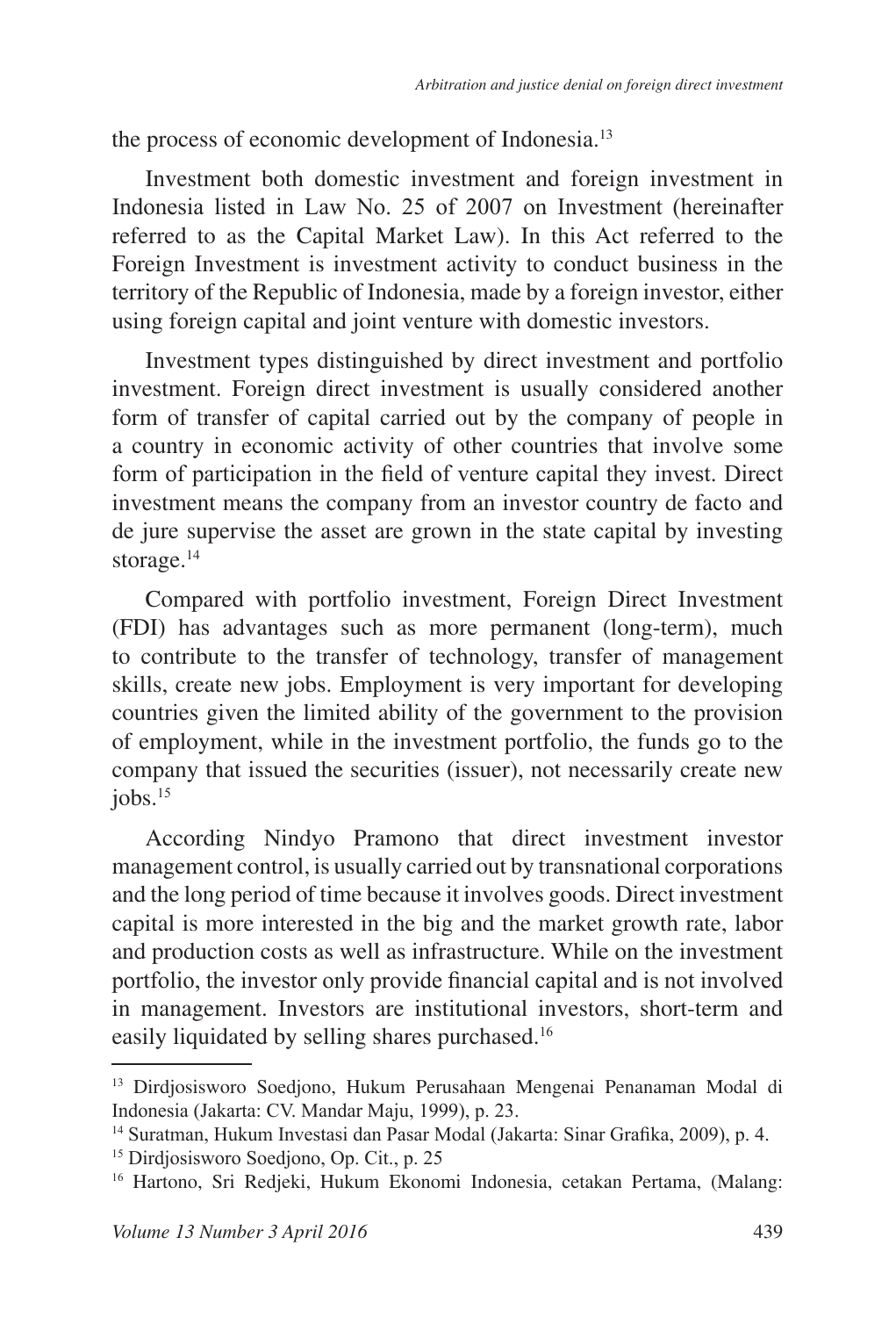## **III. ARBITRATION AND JUSTICE DENIAL ON FOREIGN DI-RECT INVESTMENT**

Access to justice is «the right of every person to have a forum in which to assert the right that she considers to be assisted and to obtain the satisfaction of it». We can then clearly distinguish the two major components of the notion: the right of access to the courts and the right to a fair and equitable procedure.<sup>17</sup> In the matter of foreign investment, the denial of justice must then be understood as «any failure of the State concerning its duty to organize and to exercise the judicial function, in order to ensure [foreign investors] minimal judicial protection»<sup>18</sup> The fairness inherent to courts and the fair and equitable procedure, to which every person is entitled to, become worthless if the possibility of access to those courts is not guaranteed<sup>19</sup>

The first example is the case that confronted the Iranian society NIOC with Israel. When a dispute arose between them, the State of Israel refused to choose an arbitrator to hear the case (situation not covered by the arbitration clause), thereby preventing the investor the possibility to access arbitral justice. In addition, to make it worse for the investor, we must remember that after the *Manbar20* case, NIOC society was in total inability to access any type of jurisdiction, Iranian, Israeli and even international

Next case, In accordance with the investment contract, *Saipem* filed a petition for arbitration before the ICC. The state-owned *Petrobangla*  opposed it before the domestic courts of Bangladesh, arguing that the ICC had no jurisdiction in this matter. The legal basis would be in

Penerbit Bayumedia Publishing, 2007), p. 13.

<sup>17</sup> J. Marabotto, «Un derecho humano esencial: el acceso a la justicia», Anuario de Derecho Constitucional Mexicano, 2003, p. 291.

<sup>&</sup>lt;sup>18</sup> G. Cornu, Vocabulaire Juridique, PUF, 2009, Paris, p. 291

<sup>&</sup>lt;sup>19</sup> R. Pelloux, «L'arrêt Golder de la Cour européenne des Droits de l'homme», Annuaire Français de Droit International, Vol. 21, 1975, p. 336

<sup>&</sup>lt;sup>20</sup> This judgment considered Iran as an enemy State, preventing the Israeli courts to recognize or enforce any ruling issued by Iranian courts. In addition, from that moment, no Israeli court could process any request filed by an Iranian citizen. F. Kahn «Investissements internationaux et droits de l'homme», en F. Horch ani, Où va le droit de l'investissement ? Désordre normatif et recherche d'équilibre, p. 99

<sup>&</sup>lt;sup>21</sup> Carlos Andrés Hecker Padilla, DENIAL OF JUSTICE TO FOREIGN INVES-TORS, Cuadernos de Derecho Transnacional (Marzo 2011), Vol. 3, Nº 1, pp. 296-331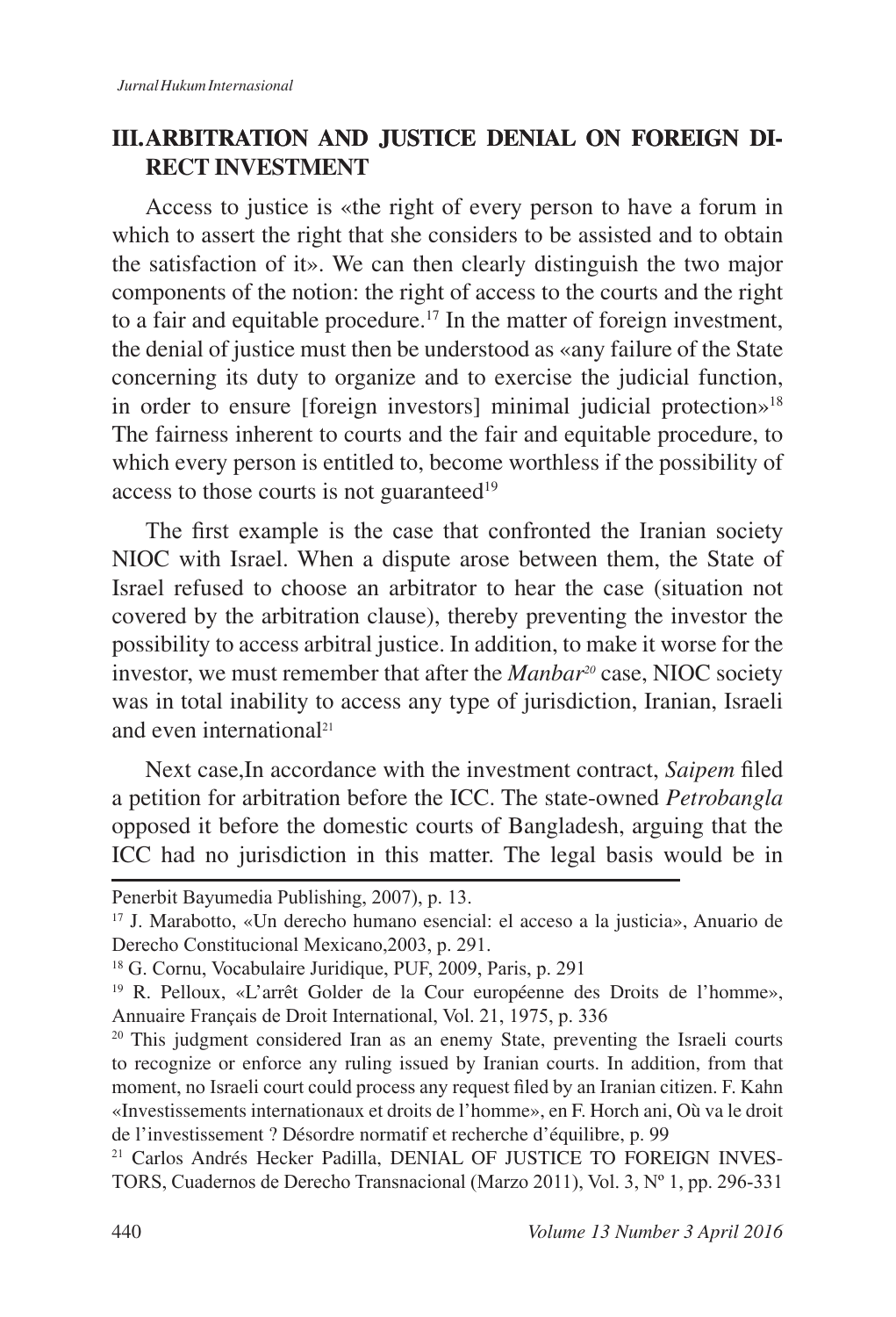Article 5 of the Bangladesh Arbitration Act from  $1940^{22}$ , which would give domestic courts priority over international jurisdiction. Under the terms of the Court of Appeal of Dhaka, the arbitral tribunal would have clearly ignored the law<sup>23</sup>, causing the Supreme Court of Bangladesh to consider the ICC tribunal's ruling to be void. This led *Saipem* to search for ICSID protection, under the BIT signed between Italy and Bangladesh. In Indonesia alone is never a case of justice denial regarding which cases AMCO (Kartika Plaza), Himpurna cases, and cases Loewen.

Although the case brought before the ICSID is mainly about the expropriation of the investment, what is really interesting for our analysis, is the court's conclusion concerning the obstacles Bangladesh came up with to prevent *Saipem* from accessing the arbitral justice. The reasoning was developed based on the notion of abuse of rights. In this regard, the tribunal recognized that the authority of an arbitrator can be challenged in absence or misapplication of the law; however, none of these circumstances took place. According to the tribunal, to arbitrarily prevent the investor's access to a court, through the misuse of States judicial control power is contrary to the internationally accepted principle that prohibits the abuse of rights<sup>24</sup>.

The *culpa lata* or gross negligence, however, might make us hesitate, given that it involves extremely careless actions or omissions, which are almost always equivalent to the fraud: *Culpa lata dolo æquiparatur*. In this regard, it seems impossible to us that in a procedure, all the domestic instances would make mistakes of this magnitude without a prior agreement, in order to harm the party. Thus, only the fraud can be considered as a source of denial of justice.

 $22$  Art. 5: «The authority of the appointed Arbitrator or umpire shall not be revocable except by leave of the court, unless a contrary intention is expressed in the arbitration agreement»

<sup>&</sup>lt;sup>23</sup> Saipem S.p.A. v. Bangladesh, ICSID ARB/05/7, award (June 30, 2009) §155 http:// ita.law.uvic.ca/

<sup>&</sup>lt;sup>24</sup> «In conclusion, the Tribunal is of the opinion that the Bangladeshi courts exercised their supervisory jurisdiction for an end which was different from that for which it was instituted and thus violated the internationally accepted principle of prohibition of abuse of rights», Saipem v. Bangladesh, *Ibid.* §160

<sup>&</sup>lt;sup>25</sup> Carlos Andrés Hecker Padilla, DENIAL OF JUSTICE TO FOREIGN INVES-TORS, Cuadernos de Derecho Transnacional (Marzo 2011), Vol. 3, Nº 1, p. 296-331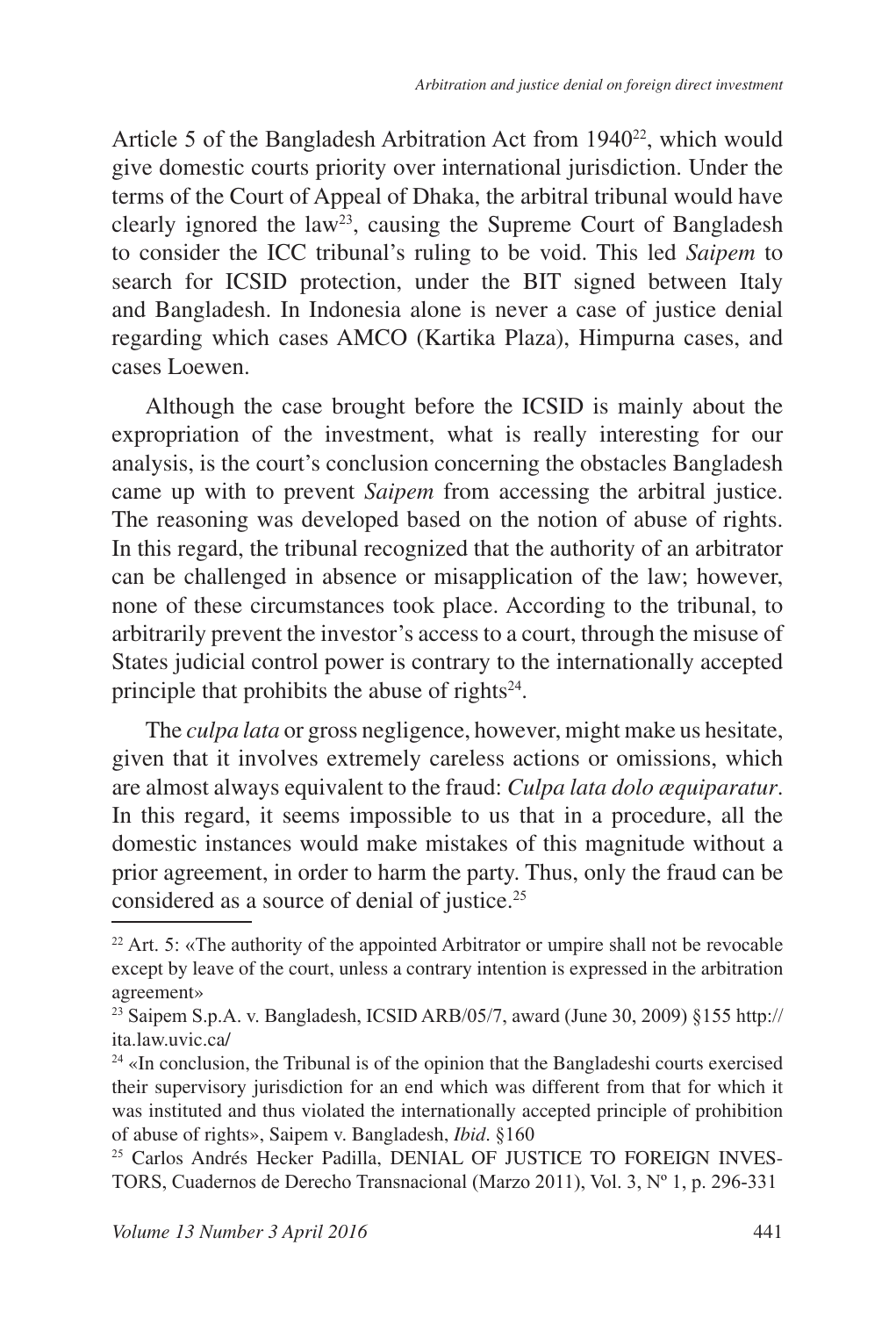Investment activity is always associated with the likelihood of risks that can result in a reduction or even loss of capital value. Therefore, before making investment need to consider several factors to minimize the loss as follows:

- 1. The political and economic system of the country concerned;
- 2. The attitude of the people and the governent against foreigners and foreign capital;
- 3. Political stability, economic and financial;
- 4. The number and the purchasing power of the population as potential customers;
- 5. The existence of raw materials and supporting materials;
- 6. The existence of cheap labor;
- 7. Land for business premises;
- 8. The structure of taxation, customs and excise;
- 9. Legislation and legal support for the creation of business assurance justice denial

Justice as part of a denial of justice desired by foreign investors in Indonesia sometimes be difficult to obtain. This result again that the lack of confidence in the ability of the court to give a ruling so that an investor or investors wanting to come to arbitration in order to obtain results that better reflect fairness

Zephaniah B.P. Naidoo, proposed a simple definition as the emergence of state responsibility in international law if the country does not meet certain standards in carrying out justice against foreigners. In essence, the denial of justice is a concept of protection for investors, which is based on three elements, namely foreigners, the state responsibility under international law, and how unfair in holding the judiciary. Investors have invested large amounts of money at risk is not small, so that he felt the need to protect themselves. During this time, which is used diplomatic protection. But over time was used because investors can directly resolve the dispute with the country in which the investment. Denial of justice is considered important and central concept in international minimum standards. The concept of denial of justice increasingly widespread and growing, both in the forum and resource

<sup>&</sup>lt;sup>26</sup> Soedjono Dirdjosisworo,1999,Hukum Perusahaan mengenai Kegiatan Menanam Modal di Indonesia, Mandar Maju, Bandung, p.226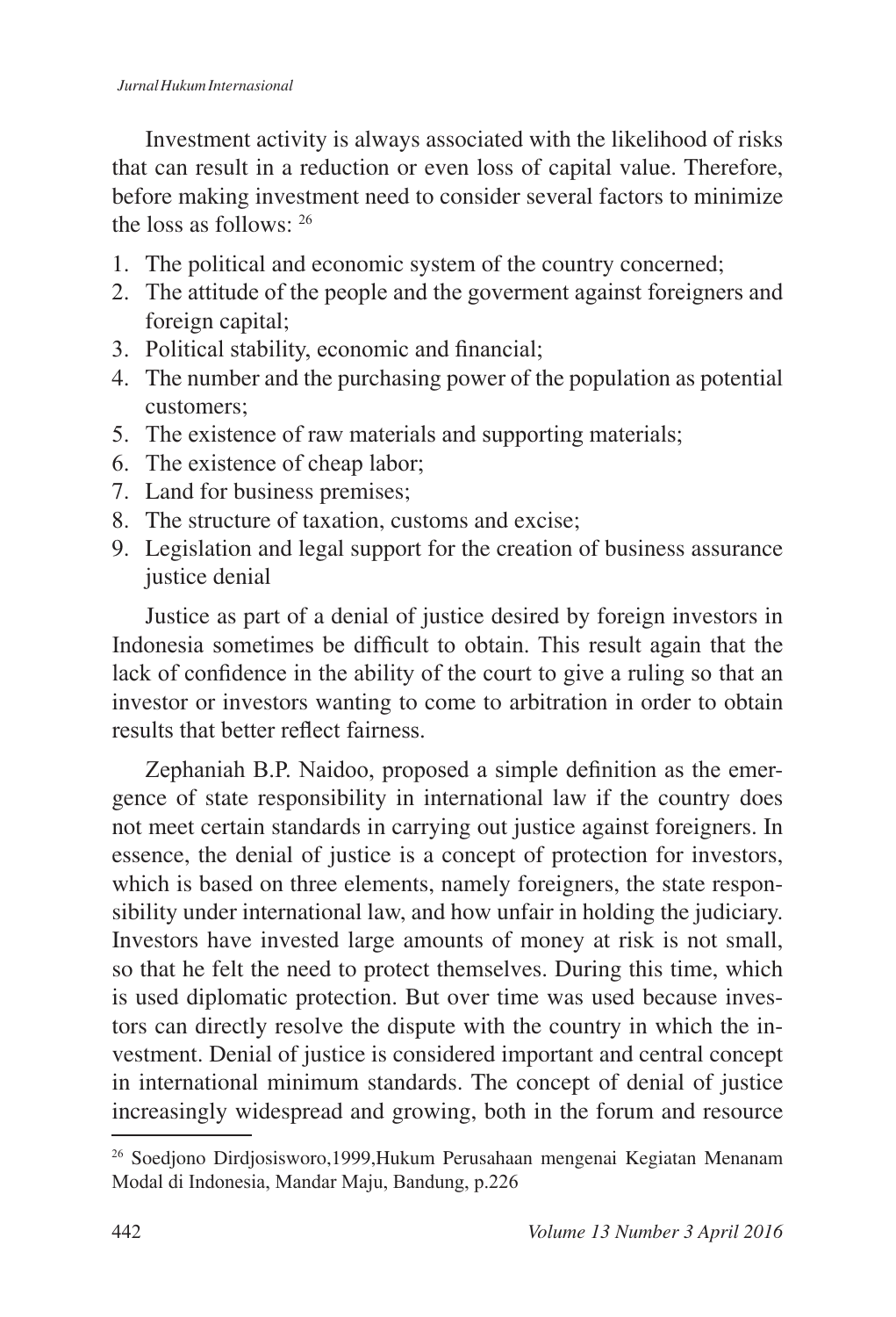handling. Forum increasingly diverse investment dispute settlement, regulation of these concepts are also increasingly being used.

Article 11 (2a) ASEAN Comprehensive Investment Agreement stated that *fair and equitable treatment requires each Member State not to deny justice in any legal or administrative proceedings in accordance with the principle of due process.*

The things that cause justice denial above causes a lot of foreign investment due to run at arbitration considered more representative of justice. In Article 4 paragraph  $(2)$  of Law No. 4 of 2004 on Judicial Power explained that "Justice is done with a simple, fast and low cost." According to M. Yahya Harahap, experiences and observations have proved, settlement of disputes through the courts is relatively slow because<sup>28</sup>:

- 1. formality,
- 2. open appeals, appeals and reconsideration so that the course of the settlement process, can be tortuous and takes a very long time. Can say years, even decades,
- 3. not to mention the emergence of various interventions or resistance from third parties (derden verzet), led to the completion of increasingly complex and lengthy.

Therefore, the parties prefer to use the judicial settlement of disputes outside the public / non-litigation to resolve his case, either by way of mediation, negotiation, conciliation or arbitration. This non-litigation paradigm in achieving justice prefers a consensus approach and tried to reconcile the interests of the parties to the dispute and aims to get the dispute settlement towards a win-win solution.

The existence of arbitration as an alternative dispute resolution institutions in the field of trade is indispensable. In Indonesia, arbitration position strengthened with the enactment of Law No. 30 of 1999 on Arbitration and Alternative Dispute Resolution. The reason why choose arbitration as an alternative dispute resolution, among others:

<sup>&</sup>lt;sup>27</sup> Zefanya B.P. Samosir, Konsep Denial of Justice dalam Arbitrase Internasional, CV Keni Media, Bandung, 2015., p 3-5

<sup>&</sup>lt;sup>28</sup> M. Yahya Harahap. 1991. Arbitrase. Jakarta: Pustaka Kartini, p. 232.  $29$  ibid, p. 139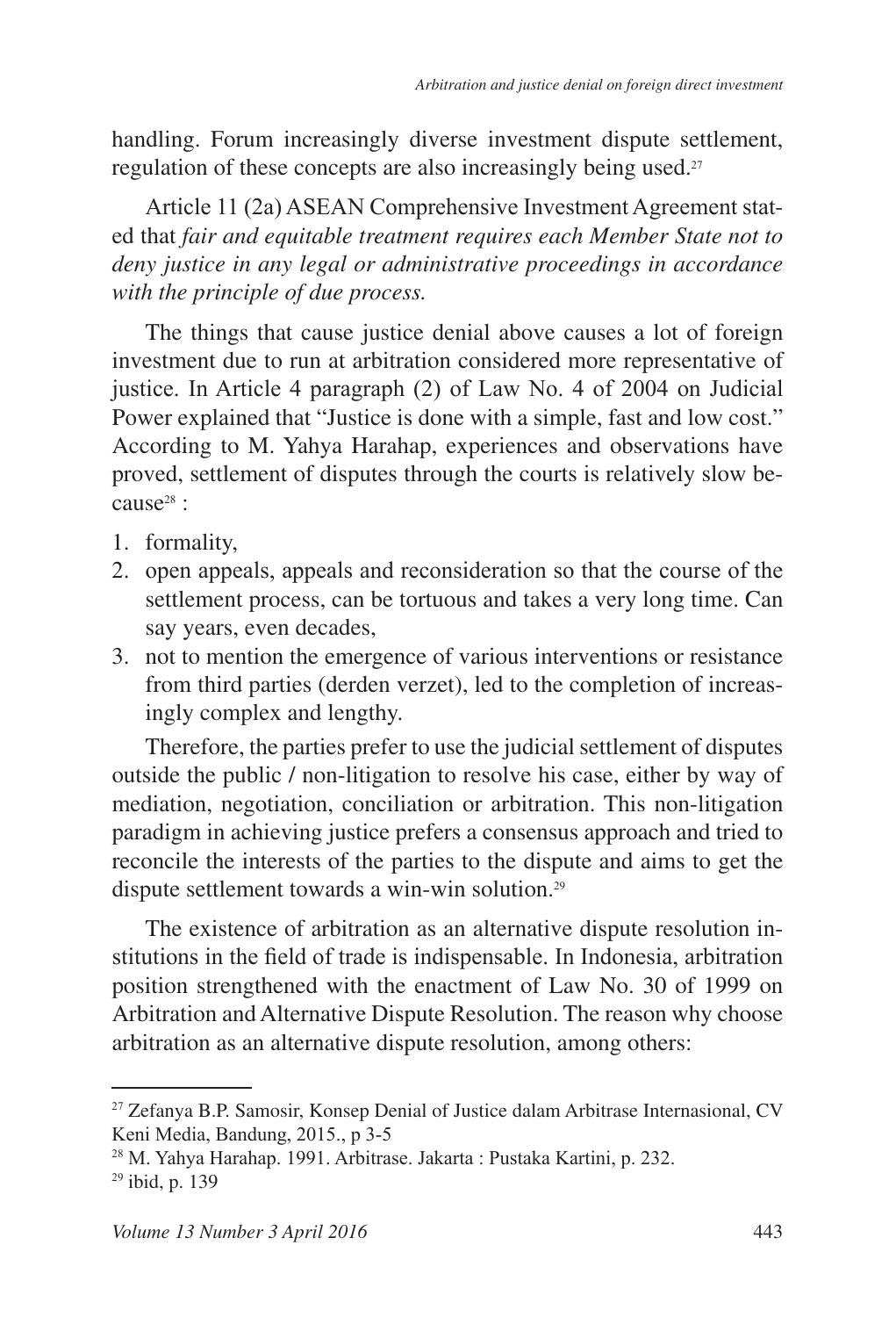- 1. Characteristically secret (confidential), thus ensuring the confidentiality of the parties.
- 2. The procedure is simple and quick
	- a. A maximum of 180 days  $/6$  months, if it exceeds 180 days or for an extended time then examined according to the agreement
	- *b. win-lose solution are minimized*.
- 3. The parties to the dispute may choose the person / institution (arbiter) which will resolve the dispute.
- 4. ts decision is final, binding and has forced. In addition, there are still some advantages chosen arbitration as an alternative dispute resolution, namely business 30 :
- 1. he parties may choose arbitrators who he believes have the knowledge, experience and adequate background on the issues in dispute and fair.
- 2. he parties may determine the choice of law to resolve the problem, process, and venue for the arbitration.

In foreign investment, it is likely there is a dispute or a dispute between the foreign investor with national. Dispute parties or the dispute should get settlement. The dispute settlement according to Richard L.Abel are "public statements regarding the demands that are incompatible (inconsistent claim) against something valuable ".31 To anticipate the occurrence of a dispute between national parties with foreign parties in the field of capital invenstment, the Indonesian Government has ratified the International Convention on the Settlement of Dispute (ICSID) through Law No. 5 of 1968 concerning the settlement of disputes between states and foreign nationals regarding investments.

CSID Convention recognizes the right of individuals to be parties before the arbitration ICSID. But only to disputes in the field of investment and the state of the individual concerned has been a member of the ICSID Convention (Washington Convention 1965).<sup>33</sup> According to article 1, paragraph 1 of Law 30 of 2009 on arbitration

<sup>&</sup>lt;sup>30</sup> Suyud Margono. 2000. ADR Alternatif Disputes Resolution dan Arbitrase Proses Pelembagaan dan Aspek Hukum. Bogor: Ghalia Indonesia, p. 2.

<sup>&</sup>lt;sup>31</sup> Dalam Friedman, 2001

<sup>&</sup>lt;sup>32</sup> Ikarini Dani Widiyanti, Tinjauan Yuridis penanaman Modal Indonesia,

Huala Adolf,2005,Hukum Perdagangan Internasional,Raja Grafindo Persada, Jakarta, p.69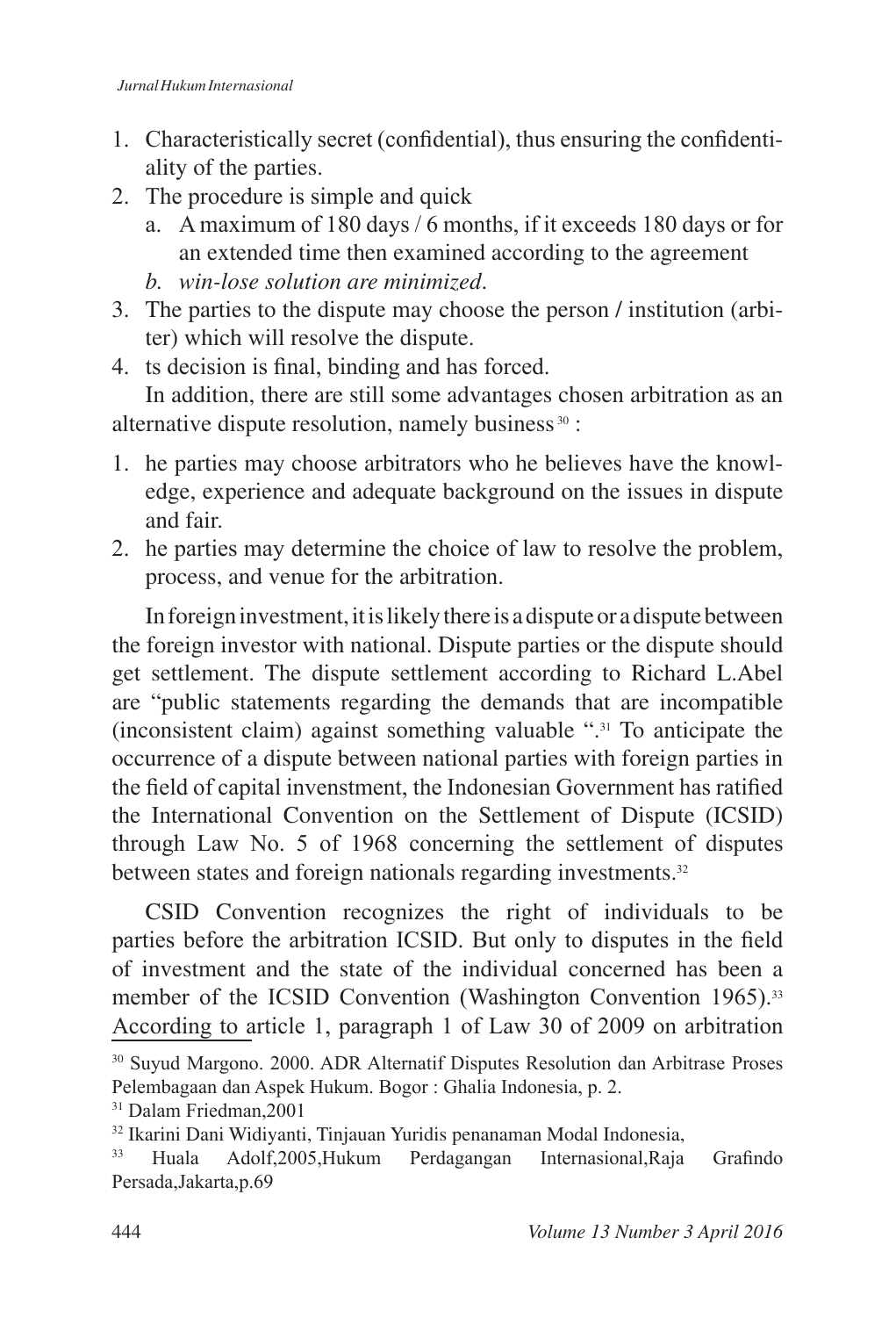and Alternative Dispute settlement arbitration interpreted as a way of solving civil disputes outside the courts of general jurisdiction based on the arbitration agreement made in writing by the parties to the dispute. Where the decision of this arbitration dispute cannot be tried again in court.

In Article 32 of Law No. 25 of 2007 on Investment stated regarding the settlement of disputes in the field of investment. In the article it is stated that the settlement of disputes in capital investment are:

- 1. the event of a dispute in the field of investment between the Government and investors, the parties must first resolve the dispute through consultation and consensus.
- 2. In the event of dispute settlement is not reached, the dispute resolution can be made through arbitration or alternative dispute resolution or a court in accordance with the provisions of the legislation.
- 3. In the event of a dispute in the field of investment between the Government and domestic investors, the parties can resolve the dispute through arbitration by agreement of the parties, and if the settlement of disputes through arbitration is not agreed upon, the settlement of the dispute will be conducted in court.
- 4. In the event of a dispute in the field of investment between the Government and foreign investors, the parties will resolve the dispute through international arbitration that must be agreed upon by the parties.

In addition to ICSID Arbitration, Arbitration ICC (International Chamber of Commerce) also may be an option. Indonesia itself has ratified the New York Convention on the Recognition and enforcement of Foreign Arbitral Award of 1958. Meanwhile, the settlement through BANI (Indonesian National Board of Arbitration) may also be done. In order to resolve the dispute through arbitration, the parties usually formulate the arbitration clause in the agreement which they are made, whether in the form pactum de compromitendo or in the form of a deed of compromise.<sup>34</sup>

The legal consequences of denial of justice is a state should be responsible for either restitution or compensation. Restitution (returns

<sup>34</sup> Dhaniswara K.Hardjono, op cit, p.270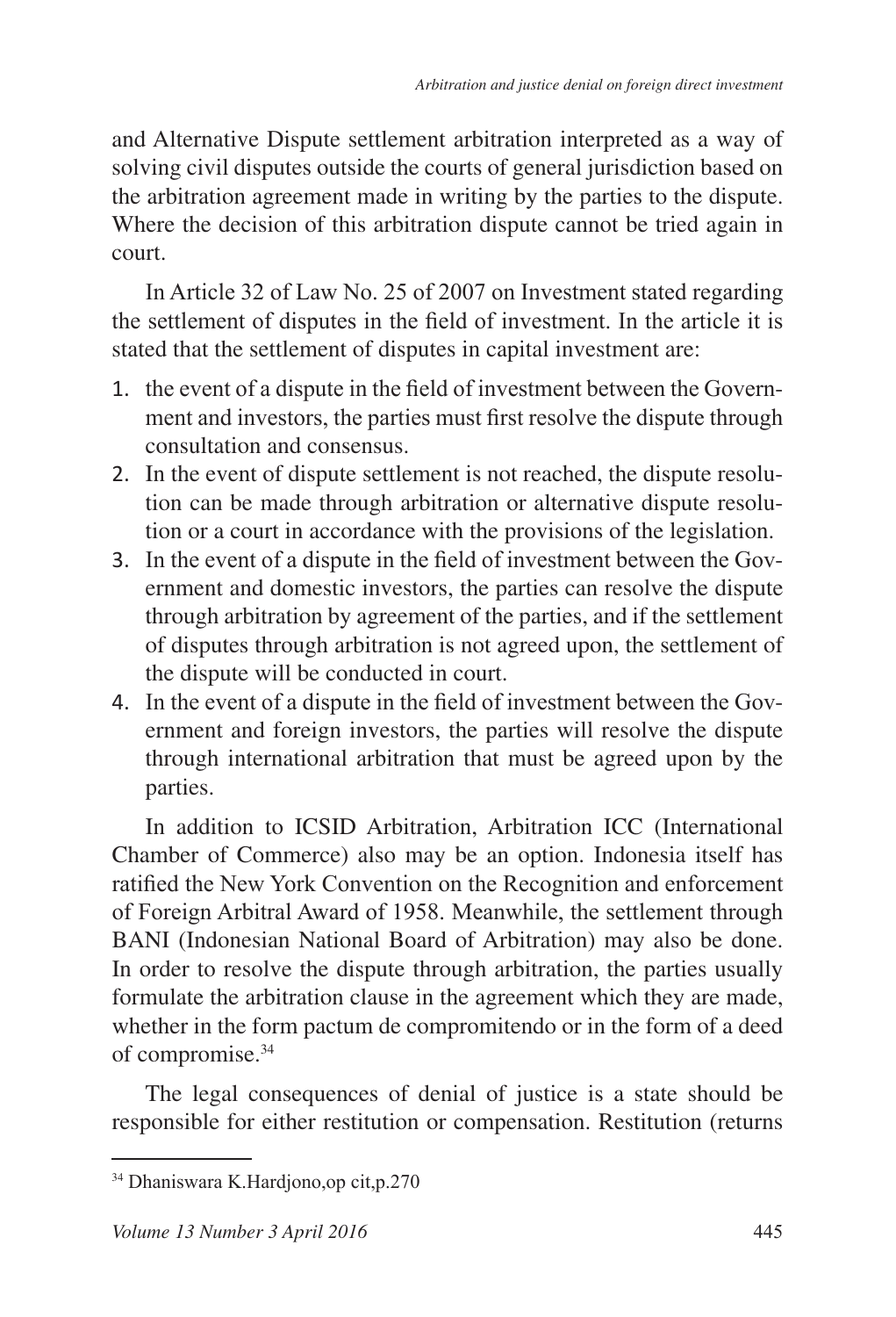to its original state) is not considered sufficient, so that the country is still burdened compensation. The amount of compensation to be paid has long been problematic because of the debate, for example, about the suitability of the compensation given to replace the loss of business reputation, non-material losses, indirect losses or loss of earnings potential in the future.

## **IV. CONCLUSION**

Access to justice is one of the most important human rights that a person can have. This is why it is recognized as a fundamental right and therefore constitutionally protected in almost every domestic legal system, and in international law<sup>36</sup> However, the obligations not only burden on public servants, but on everyone who presents itself before them asking to exercise their authority. In this sense, the investor is forced to accept decisions legitimately taken by these authorities, and if he considers that his right to access justice has been maliciously hindered, bad faith must be duly proven. Otherwise, the arbitral justice would end up being used as a «third instance» by investors, in order to obtain a review of the facts, every time they would obtain an unfavourable decision from domestic courts<sup>37</sup>.

The justice denial make the foreign direct investment moves slower. The investor choose a private arbitraion that the national court. The goverment shoul take action on the justice denial occur in the court.

## **REFERENCES**

"*Saipem S.p.A. v. Bangladesh* ". http://ita.law.uvic.ca/.

Adolf, Huala. *Hukum Perdagangan Internasional*, Jakarta: Raja Grafindo Persada. 2005.

Ani, Horch. *Où va le droit de l'investissement ? Désordre normatif et recherche d'équilibre.*

<sup>&</sup>lt;sup>35</sup> Zefanya B.P. Samosir, op.cit., p 49.

C. Hecker, «El acceso a la justicia y la inversión extranjera», Actualidad Jurídica, Revista de Derecho de la Universidad del Desarrollo, year XI, n°22, july 2010, pp. 205-209

 $37$  I. Knoll-Tudor, op. cit.  $n^{\circ}12$  p. 323